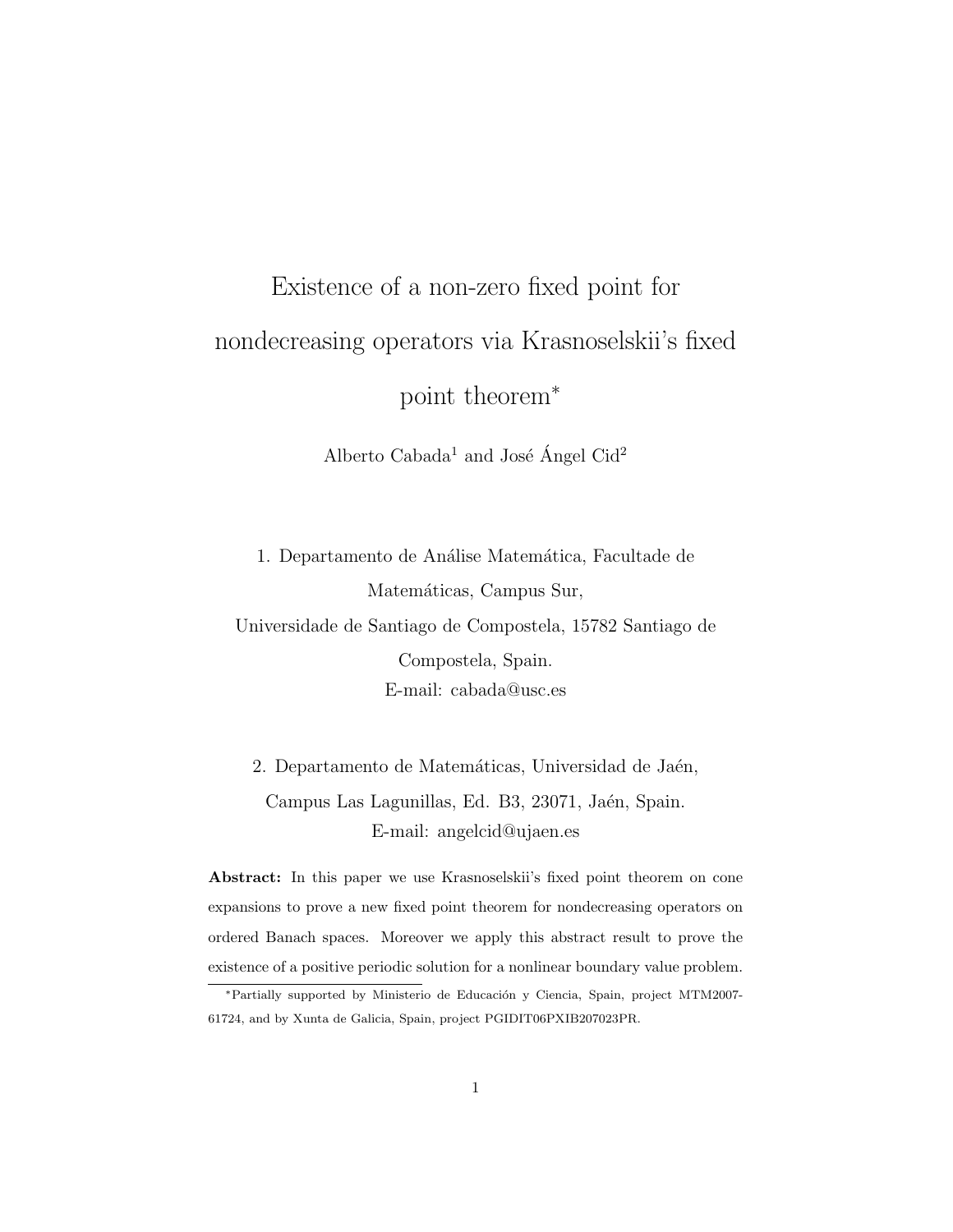Keywords: Krasnoselskii's fixed point theorem on cone expansions, non-zero fixed point, nondecreasing operators, periodic boundary value problem. MSC 2000: 47H10, 34B18, 34C25.

### 1 Introduction and preliminaries

In [9] the author gives sufficient conditions for the existence of a non-zero fixed point for a nondecreasing mapping  $f : \mathbb{R}^m_+ \to \mathbb{R}^m_+$  by using the properties of the topological degree. This result has applications in the study of economic models and, surprisingly enough, it results equivalent to Brouwer fixed point theorem through the use of the Knaster-Kuratowski-Mazurkiewicz lemma (see [8])

In this paper we use a well-known tool of Nonlinear Analysis, namely Krasnoselskii's fixed point theorem on cone expansions, to extend in section 2 the result of [9] to infinite dimensional Banach spaces. Moreover we apply this abstract result in section 3 to prove the existence of a periodic positive solution for a second order differential equation.

In the sequel we need the following definitions: a subset  $K$  of a real Banach space N is a *cone* if it is closed and moreover

- (i)  $K + K \subset K$ ;
- (ii)  $\lambda K \subset K$  for all  $\lambda \geq 0$ ;
- (iii)  $K \cap (-K) = \{\theta\}.$

A cone K defines the partial ordering in N given by  $x \preceq y$  if and only if  $y - x \in K$ . We use the notation  $x \prec y$  for  $y - x \in K \setminus \{\theta\}$  and  $x \not\preceq y$  for  $y - x \notin K$ . Note that trough the paper we reserve the symbol " $\leq$ ", and its obvious variants, for the usual order on the real line.

The cone K is normal if there exists  $c > 0$  such that  $||x|| \le c||y||$  for all  $x, y \in$ N with  $x \leq y$ . Whenever  $int(K) \neq \emptyset$  the symbol  $x \ll y$  means  $y - x \in int(K)$ .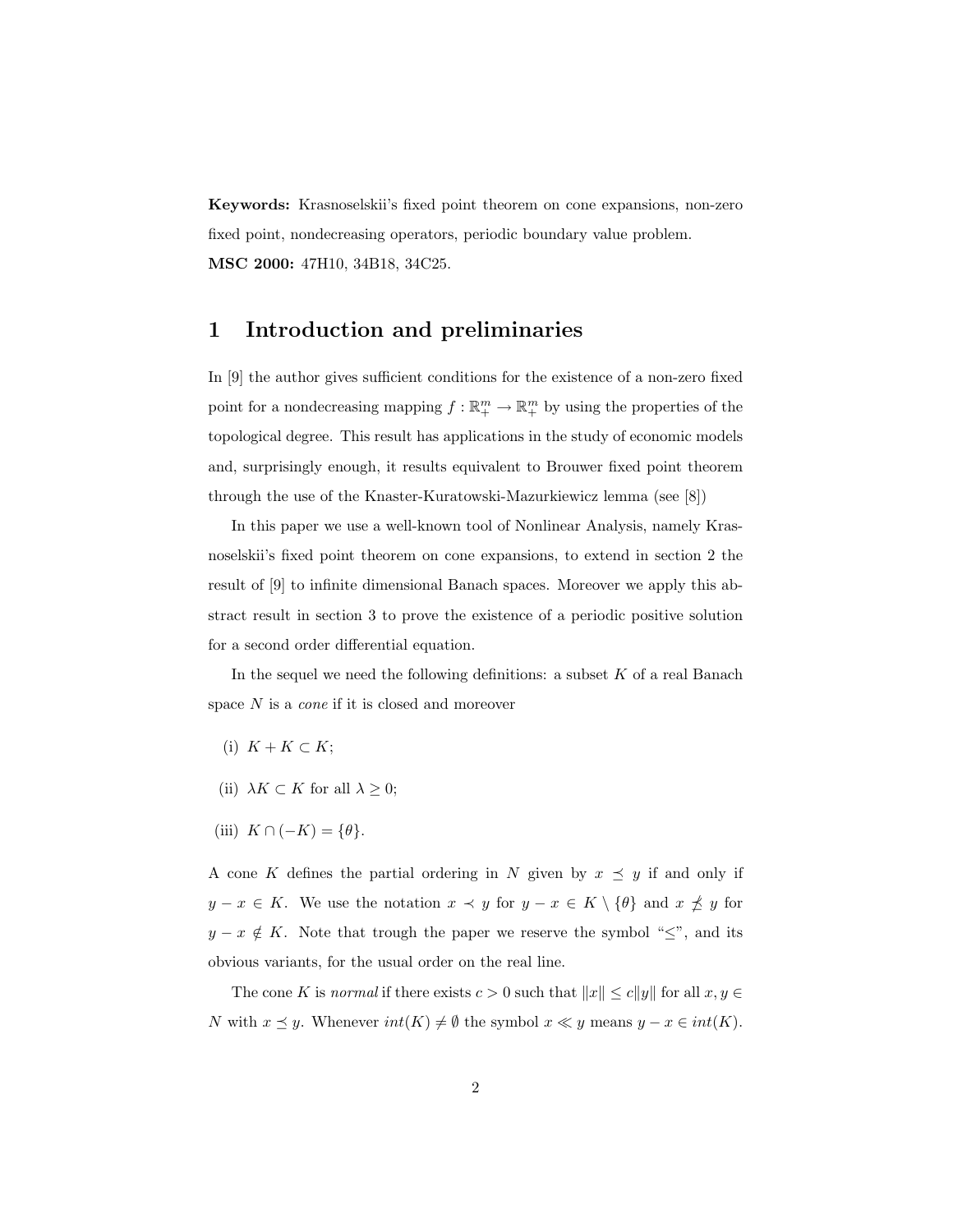We also need the following fixed point theorem on cone expansions due to Krasnoselskii (see [11, Theorem 13.D]).

THEOREM 1.1 Let  $N$  be a real Banach space with order cone  $K$ . Suppose that the operator  $T: K \to K$  is completely continuous and a cone expansion, i.e., there exist  $0 < r < R$  such that

$$
Tx \not\succeq x \quad \text{for all } x \in K \text{ with } ||x|| = r \tag{1.1}
$$

and

$$
Tx \nleq x \quad \text{for all } x \in K \text{ with } \|x\| = R. \tag{1.2}
$$

Then T has a fixed point x on K with  $r < ||x|| < R$ .

Throughout the paper we shall use the following notation: if  $b > 0$  and  $1 \leq p \leq \infty$  then  $L^p(0, b)$  denotes the usual Lebesgue space,  $AC[0, b]$  is the set of absolutely continuous functions on [0, b] and  $W^{2,1} = \{x \in C^1[0,b] : x' \in$  $AC[0, b]$ .

## 2 A positive fixed point theorem

In the following result we present sufficient conditions for a nondecreasing operator defined on an ordered Banach space to have at least a positive non-zero fixed point.

THEOREM 2.1 Let  $N$  be a real Banach space,  $K$  a normal cone with nonempty interior and  $T: K \to K$  a nondecreasing and completely continuous operator. Define  $S = \{x \in K : Tx \preceq x\}$  and suppose that

- (i) There exists  $\bar{x} \in S$  such that  $\bar{x} \gg \theta$ .
- (ii) S is bounded.

Then there exists  $x \in K$ ,  $x \neq \theta$ , such that  $x = Tx$ .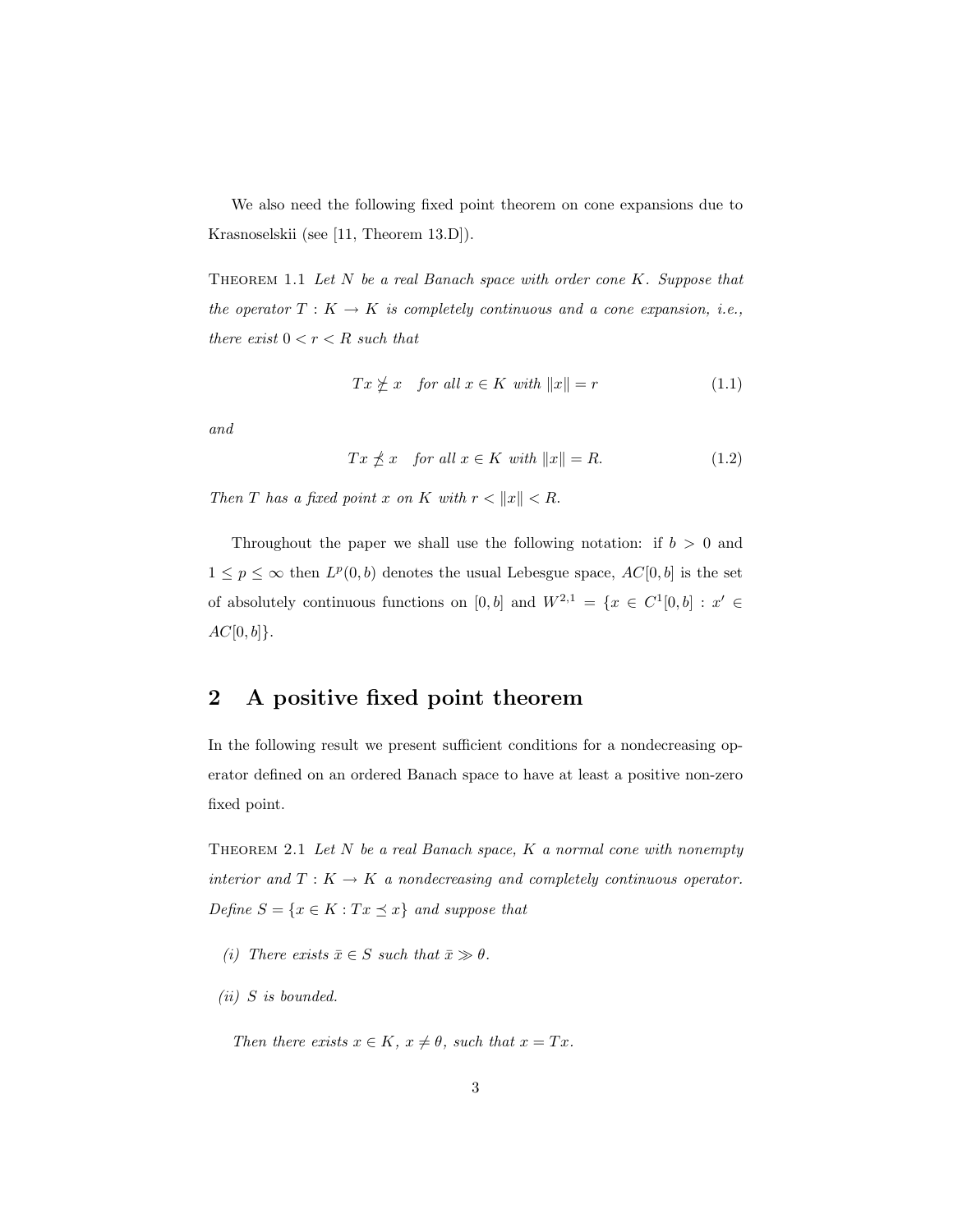**Proof.** Since  $\bar{x} \in int(K)$  there exists  $r > 0$  such that  $\overline{B(\bar{x}, r)} \subset K$ . Now, if  $x \in K$  with  $||x|| = r$  it is clear that  $\bar{x} - x \in \overline{B(\bar{x}, r)} \subset K$  and therefore  $x \preceq \bar{x}$ . Now we suppose two cases.

Case (I).- Firstly, suppose that there exists  $x \in K$  with  $||x|| = r$  such that  $Tx \succeq x$ . Let us define the sequence  $x_0 = x$ ,  $x_n = Tx_{n-1}$  for all  $n \in \mathbb{N}$ . Since  $x \preceq \bar{x}, \, \bar{x} \in S$  and T is nondecreasing we have that

$$
\theta \prec x \preceq x_n = T^n x \preceq T^n \bar{x} \preceq \bar{x} \quad \text{for all } n \in \mathbb{N}.
$$

Then the normality of K implies that  $||x_n|| \le c||\bar{x}||$ , that is,  $\{x_n\}_{n=0}^{\infty}$  is bounded. Now, as T is a completely continuous operator, the sequence  ${Tx_n}_{n=0}^{\infty}$  ${x_n}_{n=0}^{\infty}$  is relatively compact and therefore there exists a subsequence  ${x_{n_k}}_{k=1}^{\infty}$ converging to a point  $x^*$ . Notice that, since T is nondecreasing,  $x_{n_k} \preceq x^*$  for each k. Thus for each  $n \geq n_k$  we have  $x_{n_k} \preceq x_n \preceq x^*$  and, from the normality of  $K$ , it follows that

$$
||x^* - x_n|| \le c||x^* - x_{n_k}||,
$$

which implies that the whole sequence  $\{x_n\}_{n=0}^{\infty} \to x^*$ . Since T is continuous we deduce that  $x^* = Tx^*$  and therefore  $x^*$  is a fixed point of T such that  $\theta \prec x \preceq x^* \preceq \bar{x}$ . In particular  $x^* \in K \setminus \{\theta\}.$ 

Case (II).- To the contrary suppose that  $Tx \not\geq x$  for all  $x \in K$  with  $||x|| = r$ . Now, since S is bounded there exists  $R > r$  such that  $Tx \nleq x$  for all  $x \in K$  with  $||x|| = R$ . Thus Theorem 1.1 implies the existence of a non-zero fixed point also in this case.  $\Box$ 

#### Remark 2.1 (I) Clearly condition (ii) can be replaced by the weaker one

 $(ii)_{*}$  There exists  $R > 0$  such that  $S \cap \{x \in K : ||x|| = R\} = \emptyset$ 

(II) Theorem 2.1 combines the monotone iterative technique with the expansion fixed point theorem of Krasnoselsskii. Of course, the clasical monotone method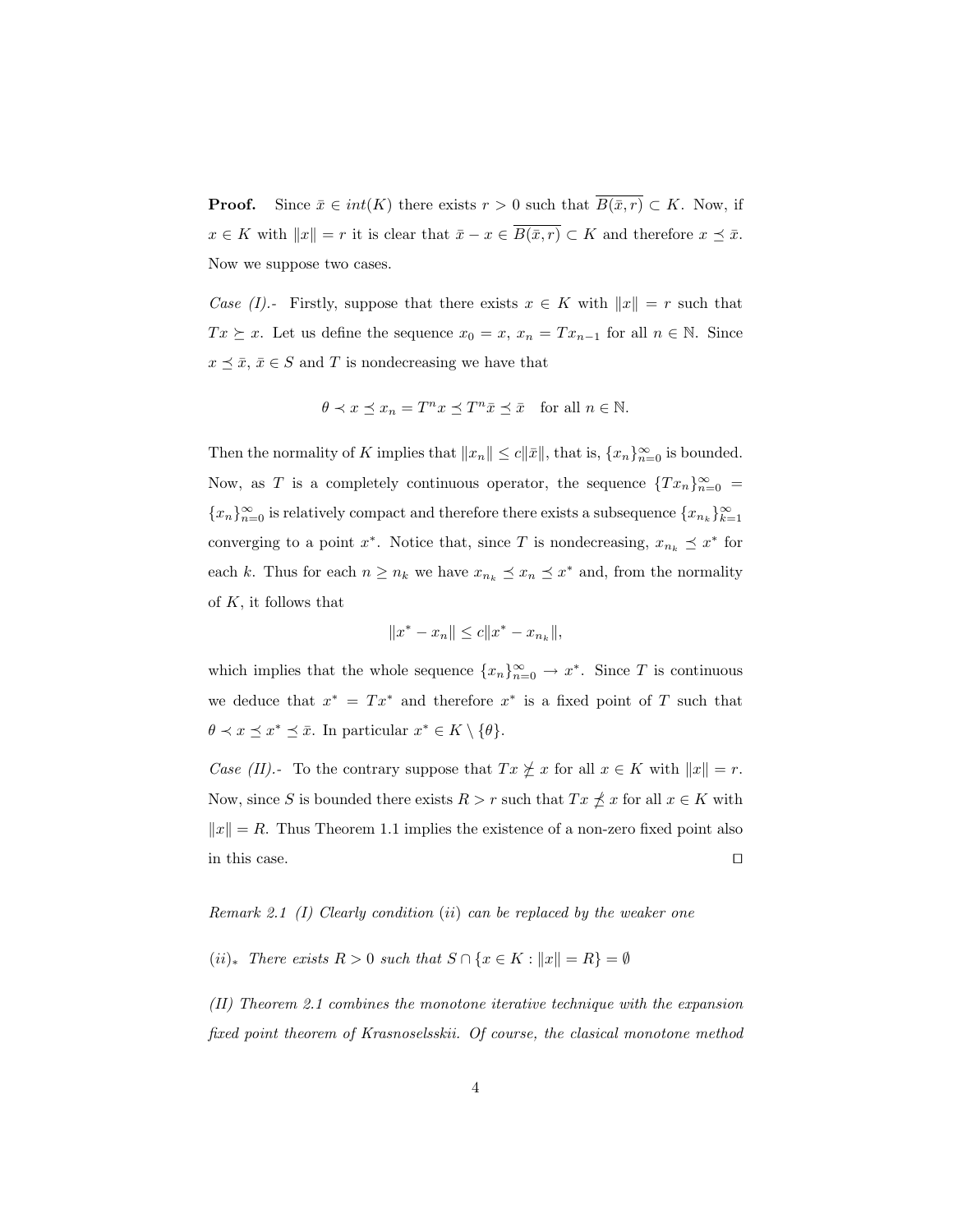(see  $(1)$ ) is also applicable under our assumptions but it does not exclude the zero fixed point. Actually, if  $T\theta \succ \theta$  and  $S \neq \emptyset$  the existence of a non-zero fixed point for the nondecreasing operator T follows by the monotone method under much weaker assumptions than continuity and compactness (see the monograph  $(5)$ ). Hence, the significant case for us is whenever the zero fixed point is already known, that is, when  $T\theta = \theta$ . On the other hand, the main difference of Theorem 2.1 with Krasnoselskii's type fixed point theorems (see  $[4, 11]$  or the recent generalization  $(12)$  is that we assume condition  $(1.2)$  but condition  $(1.1)$ is replaced by the monotonicity of the operator. In applications conditions  $(1.1)$ and (1.2) traduce on the asymptotic behavior of the nonlinearity on 0 and  $+\infty$ , respectively. Theorem 2.1 shall allow us to impose only an asymptotic behavior on  $+∞$  but none on 0.

(III) Under the assumptions of Theorem 2.1 the monotonicity condition of  $T$ :  $K \to K$  can be improved by the following one: there exists a real constant  $M \geq 0$ such that the operator  $Tx + Mx$  is nondecreasing on K. The proof of this fact relies in the equivalence between the fixed point equation  $Tx = x$  and  $Ax = x$ , where

$$
A x \equiv \frac{1}{1+M}(T+M Id)x.
$$

Moreover, it is easy to show that  $A: K \to K$  is a condensing operator (see [11, Example 11.7]) and  $Ax \preceq x$  if and only if  $Tx \preceq x$ . (Notice that the combination of monotone iterative technique and Theorem 1.1 given in the proof of Theorem 2.1 are also valid for condensing maps.)

As a particular case of Theorem 2.1 with  $N = \mathbb{R}^m$  and the cone  $K = \mathbb{R}^m_+$ we obtain the following result.

COROLLARY 2.1 ([9, theorem 5]) Assume that  $f : \mathbb{R}^m_+ \to \mathbb{R}^m_+$  is continuous and nondecreasing. Let  $S = \{x \in R_+^m : f(x) \preceq x\}$ . If S is bounded, and if there is an  $x' \gg \theta$ ,  $x' \in S$ , then there is  $x \succeq \theta$ ,  $x \neq \theta$ , such that  $x = f(x)$ .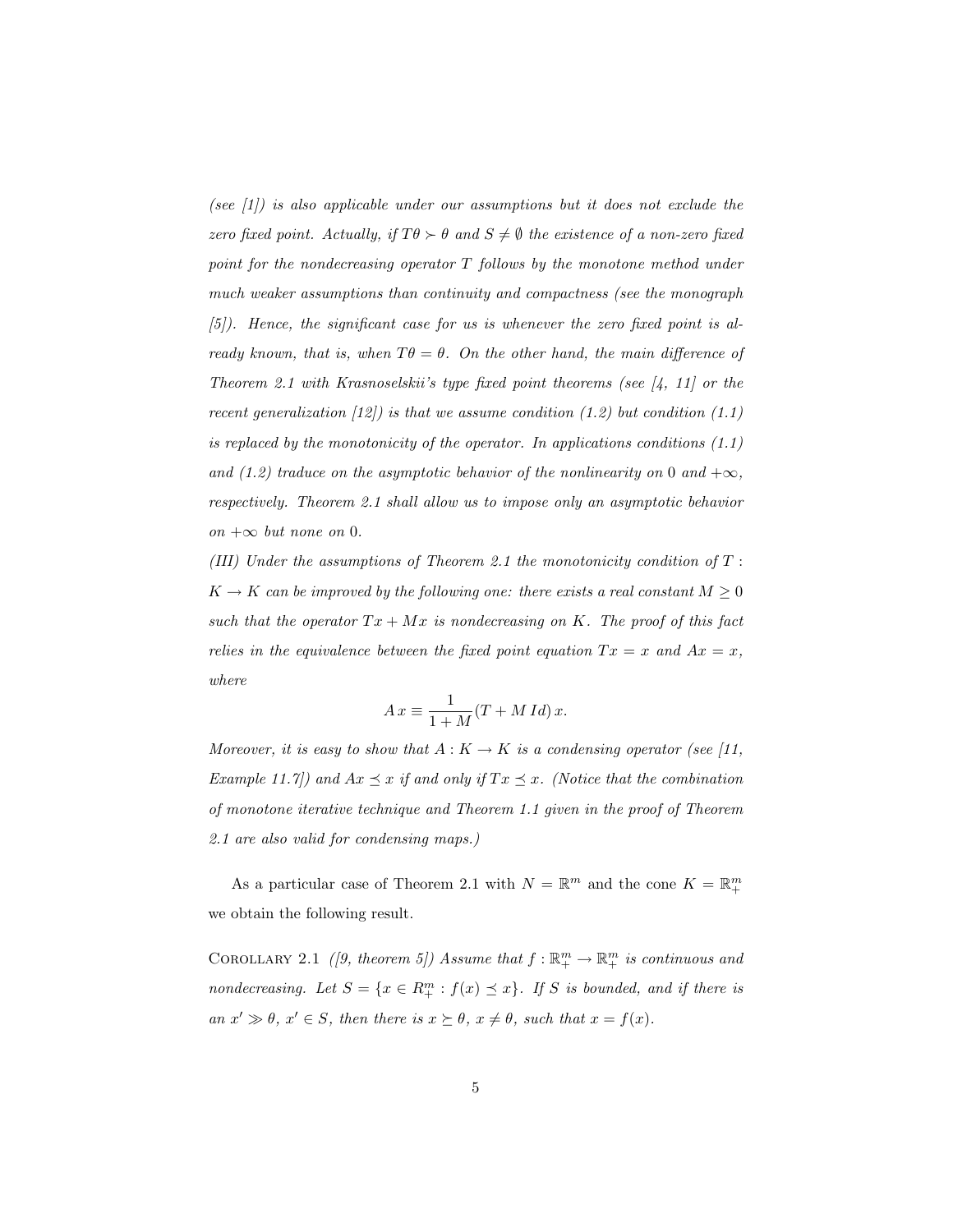## 3 A periodic boundary value problem

Consider the following periodic problem

$$
x''(t) + a(t)x(t) = f(t, x(t)) \text{ a.a. } t \in I = [0, b], \ x(0) = x(b), \ x'(0) = x'(b),
$$
\n(3.3)

where  $a(t) \in L^p(0, b)$ ,  $1 \leq p \leq \infty$  and  $f : [0, b] \times \mathbb{R} \to \mathbb{R}$  is a  $L^1$ -Carathéodory function, that is,

- (i) for a.a.  $x \in \mathbb{R}$ ,  $f(\cdot, x)$  is measurable;
- (ii) for all  $t \in I$ ,  $f(t, \cdot)$  is continuous;
- (iii) for each  $r > 0$  there exists  $h_r(t) \in L^1(0, b)$  such that

$$
|f(t,x)| \le h_r(t) \quad \text{for a.a. } t \in [0,b] \text{ and all } x \in [-r,r].
$$

Moreover we assume the following condition:

(a0) The Hill's equation  $x''(t) + a(t)x(t) = 0$  is nonresonant (i.e., its unique periodic solution is the trivial one) and the corresponding Green's function satisfies that  $G(t, s) > 0$  for all  $(t, s) \in [0, b] \times [0, b]$ .

Whenever  $a(t) \equiv k^2$  condition (*a*0) is equivalent to  $0 < k^2 < \left(\frac{\pi}{l}\right)$ b  $\sqrt{2}$ (see [2]). For a nonconstant function  $a(t)$  there exists a  $L^p$ -criterium proved by Torres in [10]. For the sake of completeness let us recall such result: consider the Hilbert space

$$
H_0^1(0,b) = \{x \in AC[0,b] : x' \in L^2(0,b) \text{ and } x(0) = x(b) = 0\},\
$$

and define  $K(\alpha)$  as the best Sobolev constant in the inequality

$$
C||u||_{\alpha}^{2} \le ||u'||_{2}^{2} \text{ for all } u \in H_{0}^{1}(0,b),
$$

given explicitly by

$$
K(\alpha) = \begin{cases} \frac{2\pi}{\alpha b^{1+2/\alpha}} \left(\frac{2}{2+\alpha}\right)^{1-2/\alpha} \left(\frac{\Gamma(1/\alpha)}{\Gamma(1/2+1/\alpha)}\right)^2, & \text{if } 1 \le \alpha < \infty, \\ \frac{4}{b}, & \text{if } \alpha = \infty, \end{cases}
$$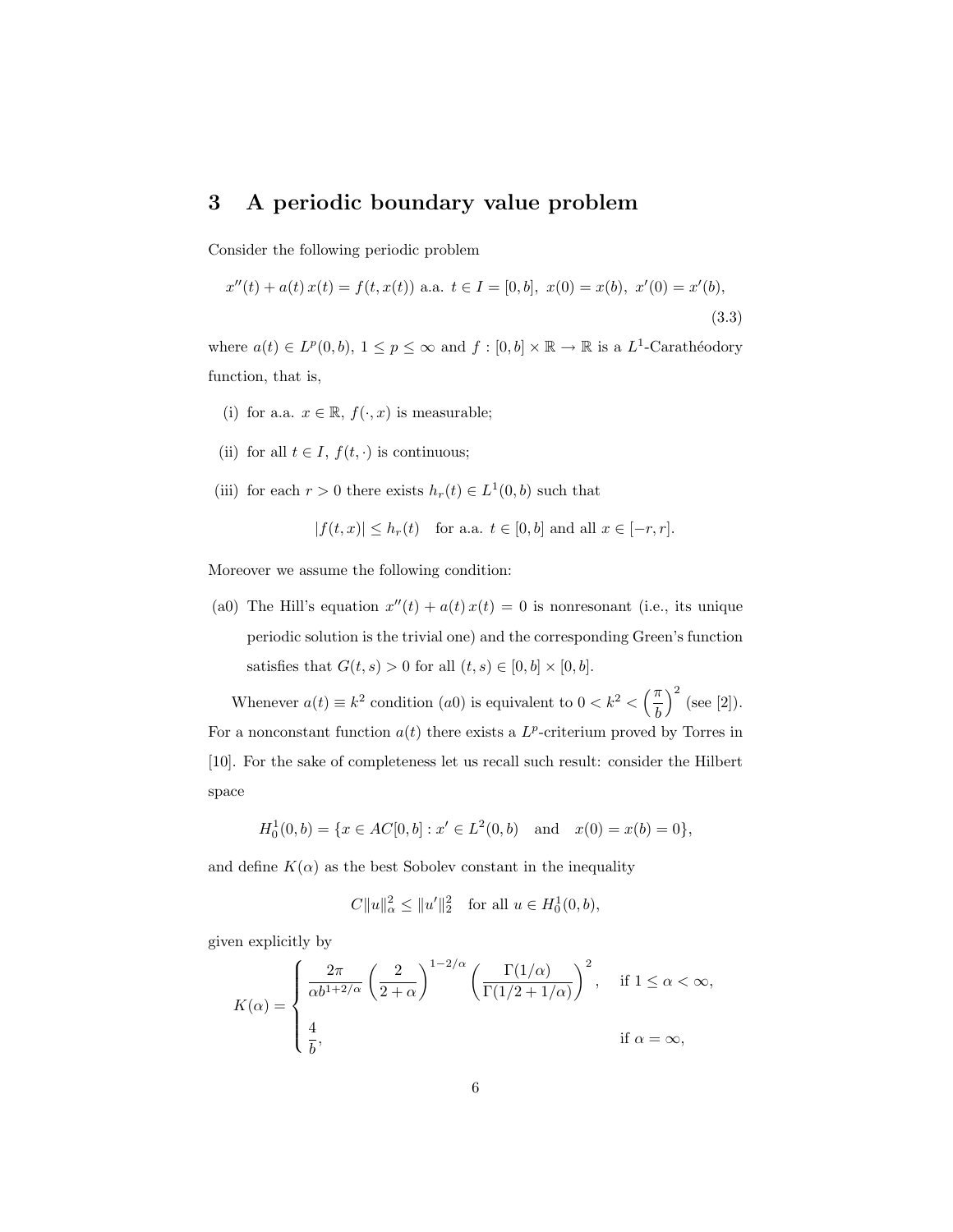where  $\Gamma$  is the gamma function.

For  $a \in L^1(0, b)$  the symbol  $a \succ 0$  means that  $a(t) \geq 0$  for a. e.  $t \in (0, b)$  and  $a(t) > 0$  on a set of positive measure and  $p^*$  denotes the conjugate of  $p \in [1, \infty]$ (that is,  $\frac{1}{p} + \frac{1}{p^*} = 1$ ). Now [10, Corollary 2.3] reads as follows.

THEOREM 3.1 Assume that  $a \in L^p(0, b)$  for some  $1 \leq p \leq \infty$ ,  $a \succ 0$  and moreover

$$
||a||_p < K(2p^*).
$$

Then condition (a0) holds.

It is well known that if the equation  $x''(t) + a(t) x(t) = 0$  is nonresonant then a solution of problem (3.3) is equivalent to a fixed point of operator  $T : C(I) \rightarrow$  $C(I)$  given by

$$
Tx(t) = \int_0^b G(t,s)f(s,x(s))ds
$$
 for all  $t \in I$ ,

where  $G(t, s)$  is the corresponding Green's function.

When  $a(t) \equiv k^2$  the expression of the Green's function is given by the formula (see [2]):

$$
G(t,s) = \frac{1}{2k(1 - \cos kb)} \begin{cases} \sin k (b - t + s) + \sin k (t - s), & \text{if } s \le t, \\ \sin k (b + t - s) - \sin k (t - s), & \text{if } t \le s. \end{cases}
$$

Assuming  $(a0)$ , we define

$$
m = \min_{t,s \in I} G(t,s) \quad \text{and} \quad M = \max_{t,s \in I} G(t,s).
$$

Clearly  $0 < m < M$ . In particular if  $a(t) \equiv k^2$  and  $0 < k^2 < \left(\frac{\pi}{l}\right)$ b  $\sqrt{2}$ it is not difficult to verify that

$$
m = \frac{1}{2k} \cot\left(\frac{kb}{2}\right)
$$
 and  $M = \frac{1}{2k} \csc\left(\frac{kb}{2}\right)$ .

Now, for each  $0 < \gamma < \frac{m}{M} < 1$  consider the cone in  $C(I)$ 

$$
K = \{ x \in C(I) : x(t) \ge \gamma ||x||_{\infty} \text{ for all } t \in I \},
$$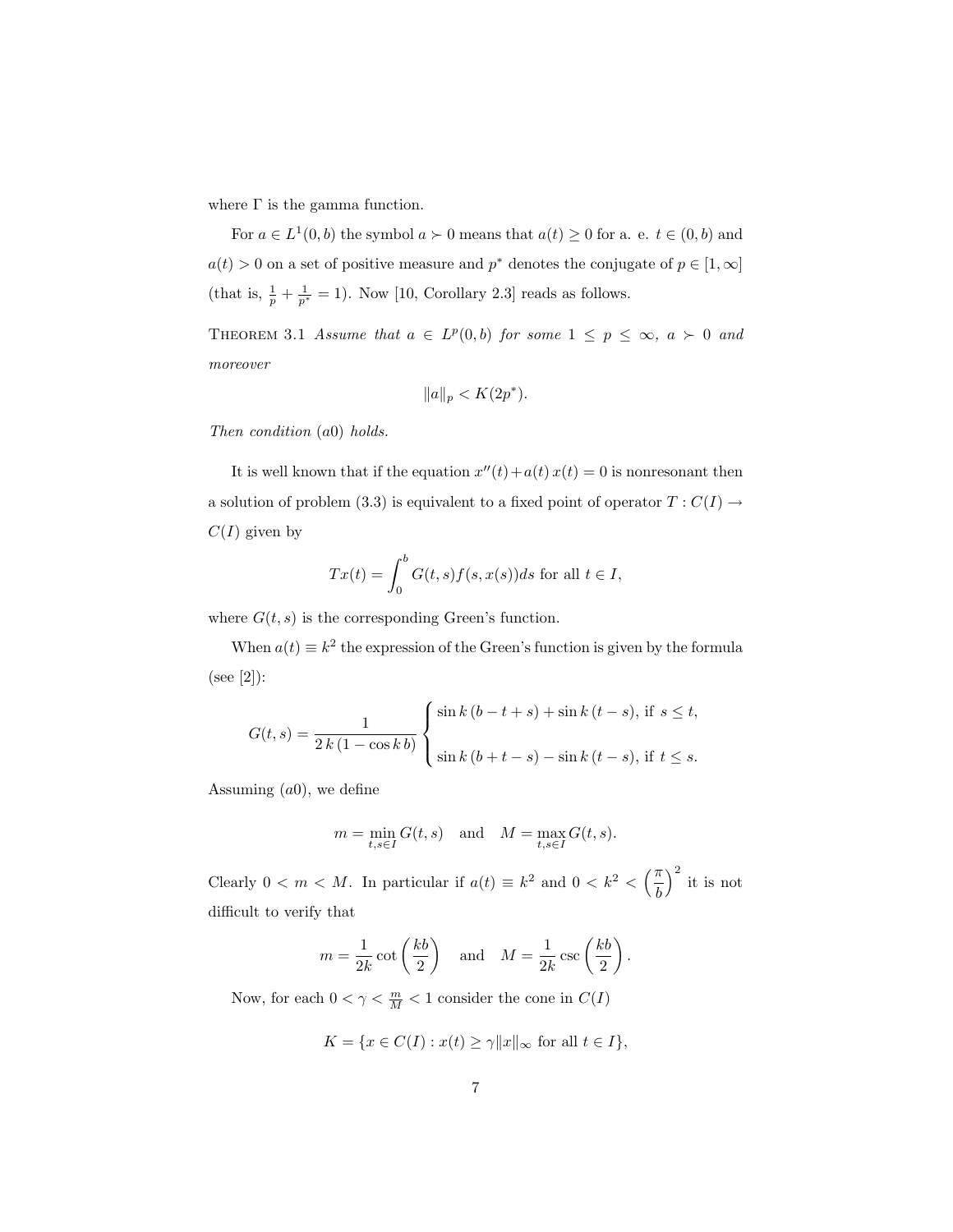which is normal with  $c = 1$  and has nonempty interior. Let " $\preceq$ " be the order induced in  $C(I)$  by the cone K, i.e.,

$$
x \preceq y \Longleftrightarrow \min_{t \in I} (y(t) - x(t)) \ge \gamma \|y - x\|_{\infty}.
$$

THEOREM 3.2 Suppose that  $(a0)$  and the following assumptions hold:

- (f0)  $f(t, x) \geq 0$  for a.a.  $t \in I$  and all  $x \geq 0$ .
- (f1)  $f(t, \cdot)$  is nondecreasing for a.a.  $t \in I$ .
- (f2)  $\lim_{x \to +\infty} \frac{f(t, x)}{x}$  $\frac{x}{x}$  =  $+\infty$  uniformly in t.
- (f3) There exists  $\bar{x} \in W^{2,1}(I)$  with  $\min_{t \in I} \bar{x}(t) > 0$ ,  $\bar{x}(0) = \bar{x}(b)$ ,  $\bar{x}'(0) = \bar{x}'(b)$ and moreover

$$
\bar{x}''(t) + a(t)\bar{x}(t) \ge f(t, \bar{x}(t)) \quad \text{for a.a. } t \in I.
$$

Then problem  $(3.3)$  has a positive solution.

**Proof.** *Claim 1.*  $T(K) \subset K$ .

By  $(f0)$  we compute

$$
\min_{t \in I} Tx(t) = \min_{t \in I} \int_0^b G(t, s) f(s, x(s)) ds \ge \int_0^b m f(s, x(s)) ds
$$
  
 
$$
\ge \int_0^b \gamma M f(s, x(s)) ds \ge \gamma \max_{t \in I} \int_0^b G(t, s) f(s, x(s)) ds = \gamma ||Tx||_{\infty},
$$

and then  $Tx \in K$  for all  $x \in K$ .

Claim 2.  $T: K \to K$  is nondecreasing.

From  $(f1)$  and similar computations to those of *Claim 1* it follows that if  $x \preceq y$  then

$$
\min_{t \in I} (T y(t) - T x(t)) \ge \gamma ||T y - T x||_{\infty}.
$$

Thus  $T$  is nondecreasing with respect to the partial ordering induced by  $K$ .

Claim 3.  $T: K \to K$  is completely continuous.

The claim follows by standard arguments.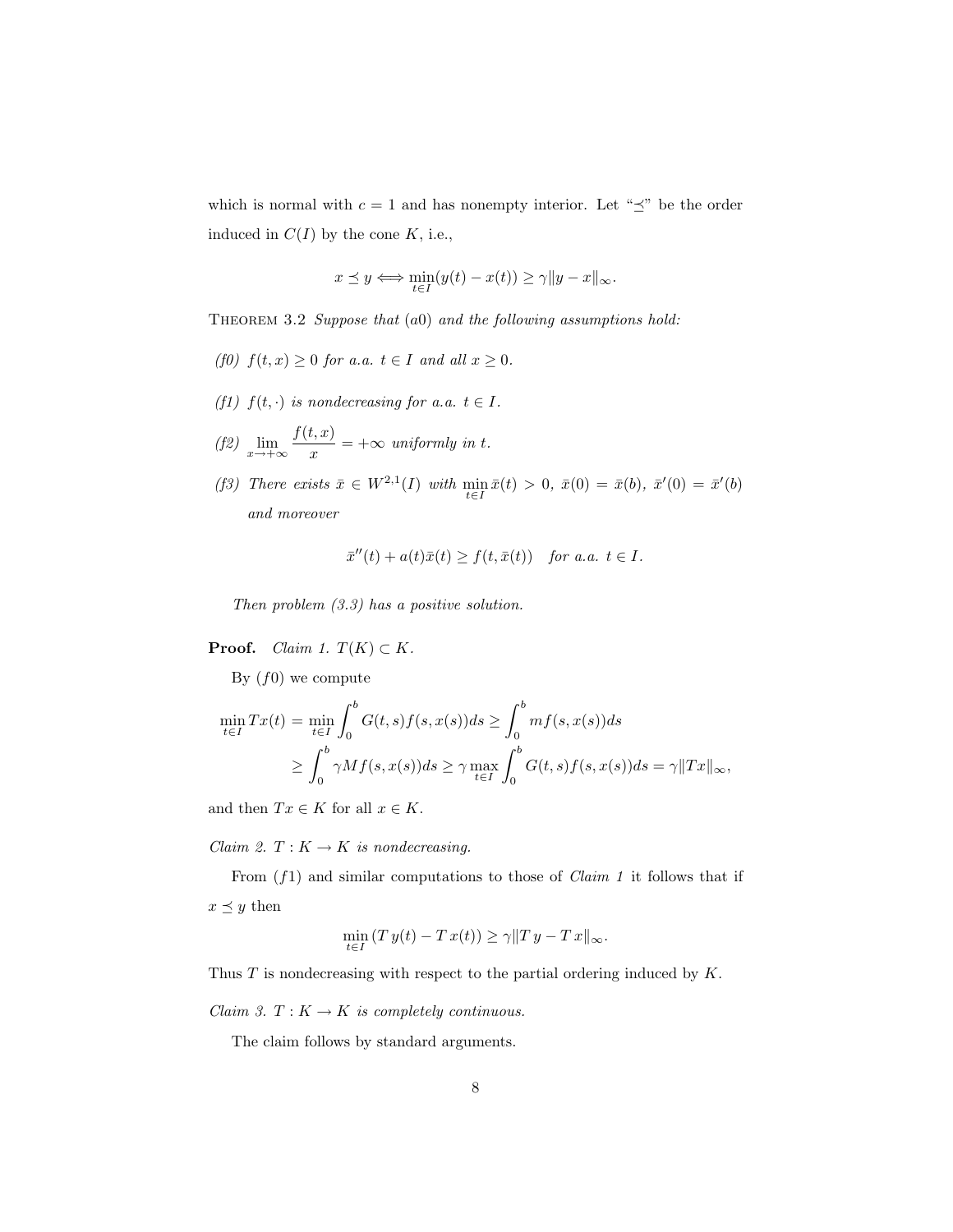Claim 4.  $\bar{x} \in S = \{x \in K : Tx \preceq x\}$  and  $\bar{x} \gg \theta$ .

Since  $\min_{t\in I}\bar{x}(t)>0$  we can choose  $0<\gamma<\frac{m}{M}<1$  small enough such that  $\min_{t \in I} \bar{x}(t) > \gamma ||\bar{x}||_{\infty},$ 

and then  $\bar{x} \in int(K)$ .

On the other hand, condition  $(f3)$  ensures us the existence of a nonnegative function  $h \in L^1(I)$  such that

$$
\bar{x}''(t) + a(t)\bar{x}(t) = f(t, \bar{x}(t)) + h(t)
$$
 for a.e.  $t \in I$ ,

which is equivalent to

$$
\bar{x}(t) - T\,\bar{x}(t) = \int_0^b G(t,s)h(s)ds.
$$

Now, by similar computations to those of Claim 1 we arrive at

$$
\min_{t \in I} (\bar{x}(t) - T \bar{x}(t)) \ge \gamma \|\bar{x} - T \bar{x}\|_{\infty},
$$

which implies  $\bar{x} \preceq T\bar{x}$ .

Claim 5. S is bounded.

By  $(f2)$  there exists  $\alpha > 0$  such that

$$
f(t,x) > \frac{x}{\gamma mb}
$$
 for all  $x > \alpha$  and all  $t \in I$ .

Let  $x \in K$  be such that  $\min_{t \in I} x(t) > \alpha$ . Then

$$
f(t, x(t)) > \frac{x(t)}{\gamma \, m \, b} \quad \text{for all } t \in I,
$$

and we obtain for all  $t \in I$ 

$$
Tx(t) = \int_0^b G(t,s)f(s,x(s))ds > \int_0^b G(t,s)\frac{x(s)}{\gamma m b}ds \ge \int_0^b m\frac{\gamma ||x||_{\infty}}{\gamma mb}ds
$$
  
=  $||x||_{\infty} \ge x(t)$ ,

so  $x \nleq Tx$  and in consequence  $x \notin S$ . Then, whenever  $x \in S$  we have  $\min_{t \in I} x(t) \leq$  $\alpha$  and from

$$
\alpha \ge \min_{t \in I} x(t) \ge \gamma ||x||_{\infty},
$$

it follows that  $S \subset \overline{B(\theta, \frac{\alpha}{\gamma})}$ .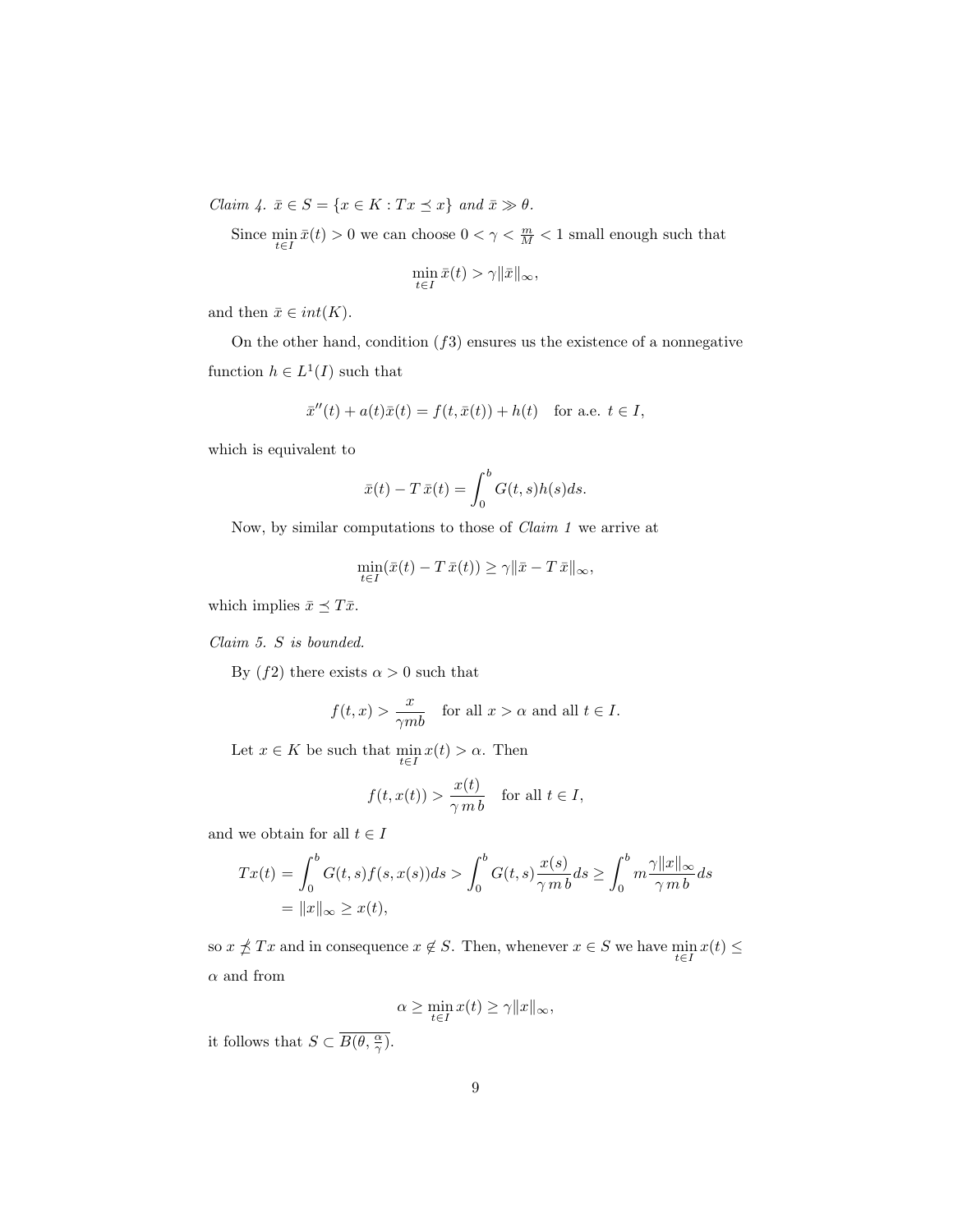Finally, from the above claims and Theorem 2.1 it follows the existence of a non trivial fixed point in K for operator T, which is a positive solution of  $(3.3)$ .

 $\Box$ 

Remark 3.1 (1).- Several results on the existence and multiplicity of positive solutions for different kinds of boundary value problems can be found in [6, 7, 10] and references therein.

 $(2)$ . In condition  $(f3)$  we assume the existence of a positive lower solution  $\alpha = \bar{x}$  for equation (3.3). It is well-known that when an anti-maximum principle holds, as in the case studied here, the existence of a lower and an upper solution satisfying the reversed order,  $\beta(t) \leq \alpha(t)$  on I, implies the existence of a solution between them (see [2, 3]). Of course, in our case we could choose  $\beta \equiv 0$  as an upper solution but then the trivial solution is not excluded. In Theorem 3.2 the a-priori bound on the lower solution set  $S$  is the fundamental key to ensure the existence of a positive solution.

## References

- [1] Amann, H., Fixed point equations and nonlinear eigenvalue problems in ordered Banach spaces, SIAM Rev. 18 (1976), no. 4, 620-709.
- [2] Cabada, A., The method of lower and upper solutions for second, third, fourth, and higher order boundary value problems, J. Math. Anal. Appl. 185 (1994), 2, 302-320.
- [3] De Coster, C. and Habets, P., Two-point boundary value problems: lower and upper solutions, Mathematics in Science and Engineering, 205, Elsevier B. V., Amsterdam, 2006.
- [4] Deimling, K., Nonlinear functional analysis, Springer-Verlag, Berlin, 1985.